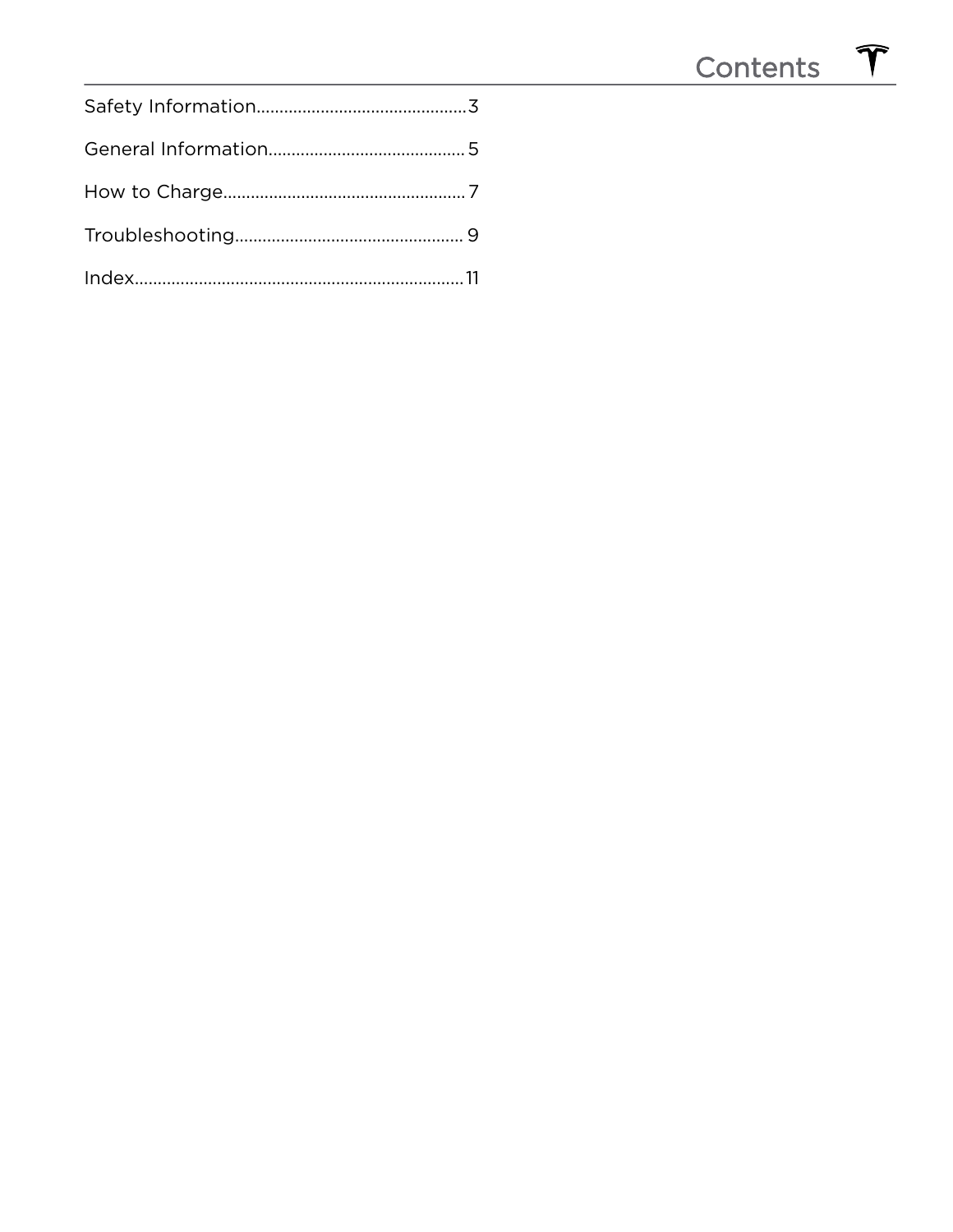# <span id="page-3-0"></span>Communications Regulations

#### Radio and Television Interference

The equipment described in this manual can generate and radiate radio-frequency energy. If it is not installed and used properly, and in accordance with Tesla's instructions, it can interfere with radio and television reception.

This device complies with Part 15 of the FCC rules and Industry Canada license-exempt RSS standard(s). Operation is subject to the following two conditions: (1) This device may not cause harmful interference and (2) this device must accept any interference received, including interference that may cause undesired operation.

Important: Changes or modifications to this product not authorized by Tesla could void the FCC compliance.

#### **Illustrations**

Illustrations are provided for demonstration purposes only. Depending on region and date of purchase, your product may appear slightly different.

#### Errors or Inaccuracies

All specifications and descriptions are known to be accurate at time of publishing. However, because continuous improvement is a goal at Tesla, we reserve the right to make product modifications at any time. To communicate any inaccuracies or omissions, or to provide general feedback or suggestions regarding the quality of this owner information, send an email to [ownersmanualfeedback@tesla.com.](mailto:OwnersManualFeedback@Tesla.com)

# Copyrights and Trademarks

All information in this document is subject to copyright and other intellectual property rights of Tesla, Inc. and its licensors. This material may not be modified, reproduced or copied, in whole or in part, without the prior written permission of Tesla, Inc. and its licensors. Additional information is available upon request. The following are trademarks or registered trademarks of Tesla, Inc. in the United States and other countries:



All other trademarks contained in this document are the property of their respective owners and their use herein does not imply sponsorship or endorsement of their products or services. The unauthorized use of any trademark displayed in this document or on the vehicle is strictly prohibited.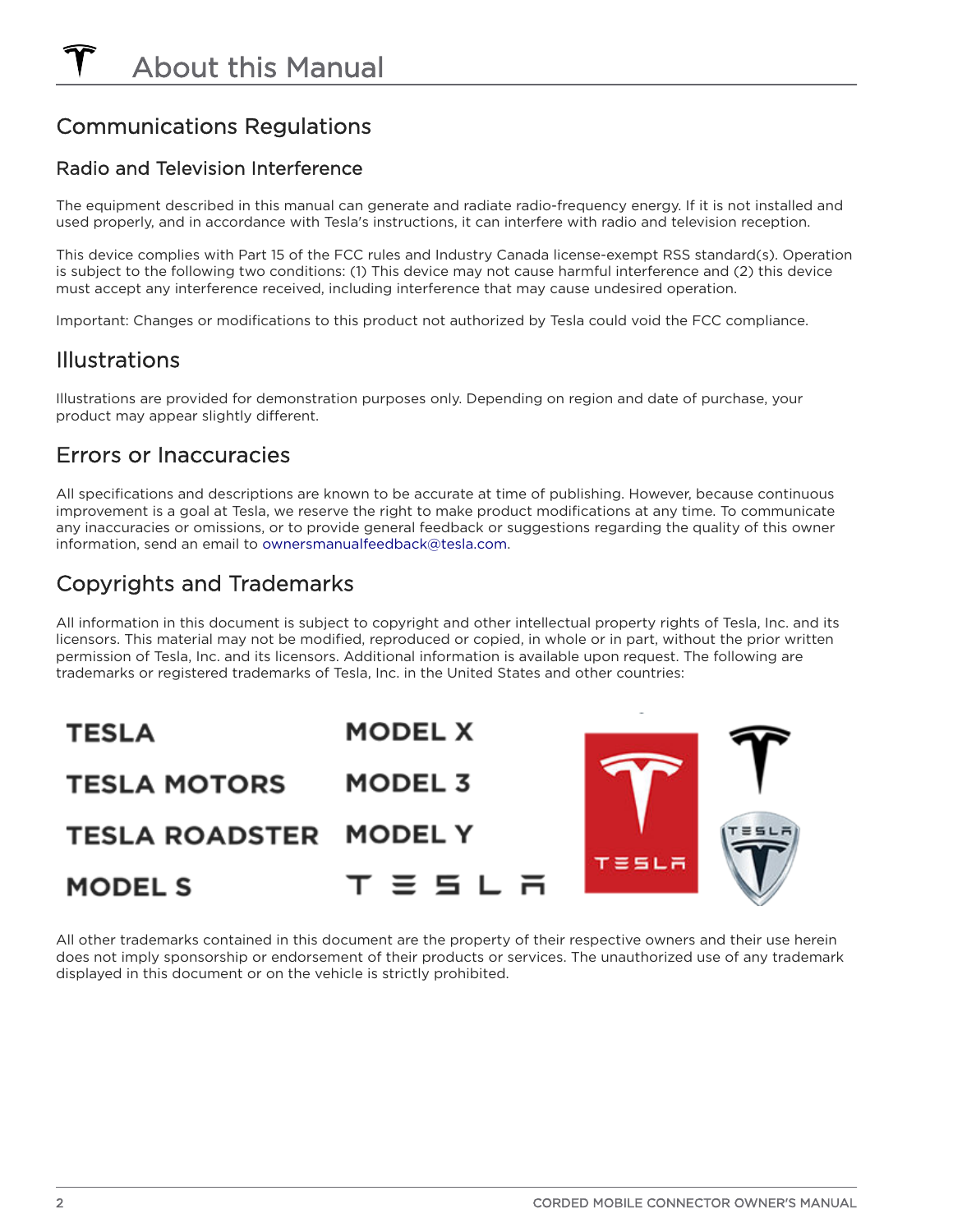#### <span id="page-4-0"></span>Important Safety Instructions

This document contains important instructions and warnings that must be followed when using the Corded Mobile Connector.

#### **Warnings**

- WARNING: Read all the instructions before using this product. Failure to do so or to follow any of the instructions or warnings in this document can result in fire, electical shock, serious injury or death.
- WARNING: This device should be supervised when used around children.
- WARNING: Use the Corded Mobile Connector only within the specified operating parameters.
- WARNING: The Corded Mobile Connector is designed only for charging a Tesla vehicle (excluding a Tesla Roadster). Do not use it for any other purpose or with any other vehicle or object. The Corded Mobile Connector is intended only for vehicles that do not require ventilation during charging.
- WARNING: Stop using and do not use the Corded Mobile Connector if it is defective, appears cracked, frayed, broken, or otherwise damaged, or fails to operate.
- WARNING: Do not attempt to disassemble, repair, tamper with, or modify the Corded Mobile Connector. The Corded Mobile Connector is not user serviceable. Contact Tesla for any repairs or modification.
- WARNING: Do not use an extension cord, power strip, multi-outlet adapter, multi-plugs, or conversion plugs to plug-in the Corded Mobile Connector.
- WARNING: Do not disconnect the Corded Mobile Connector from the wall outlet while the vehicle is charging.
- WARNING: Do not use private power generators as a power source for charging.
	- WARNING: Do not plug the Corded Mobile Connector into a damaged, loose or worn power outlet. Ensure the Corded Mobile Connector's wall plug's prongs fit snugly into the outlet.
	- WARNING: Do not connect the Corded Mobile Connector into a wall outlet that is not properly grounded.
- WARNING: Do not touch the Corded Mobile Connector's end terminals with fingers or sharp metallic objects, such as wire, tools, or needles.
- WARNING: Do not forcefully fold or apply pressure to any part of the Corded Mobile Connector or damage it with sharp objects.
	- WARNING: Do not insert foreign objects into any part of the Corded Mobile Connector.
	- WARNING: Use of the Corded Mobile Connector may affect or impair the operation of any medical or implantable electronic devices, such as an implantable cardiac pacemaker or an implantable cardioverter defibrillator. Check with your electronic device manufacturer concerning the effects that charging may have on such electronic devices before using the Corded Mobile Connector.

#### **Cautions**

- CAUTION: Do not use private power generators as a power source for charging.
- CAUTION: Incorrect installation and testing of the Corded Mobile Connector could potentially damage either the vehicle's Battery and/or the Corded Mobile Connector itself. Any resulting damage is excluded from the New Vehicle Limited Warranty and the Charging Equipment Limited Warranty.
- CAUTION: Do not operate the Corded Mobile Connector in temperatures outside its operating range of -22°F to 122°F (-30°C to +50°C).
- CAUTION: If possible, use a dedicated receptacle with a single socket. If the receptacle has two sockets, do not plug any other items into the other socket.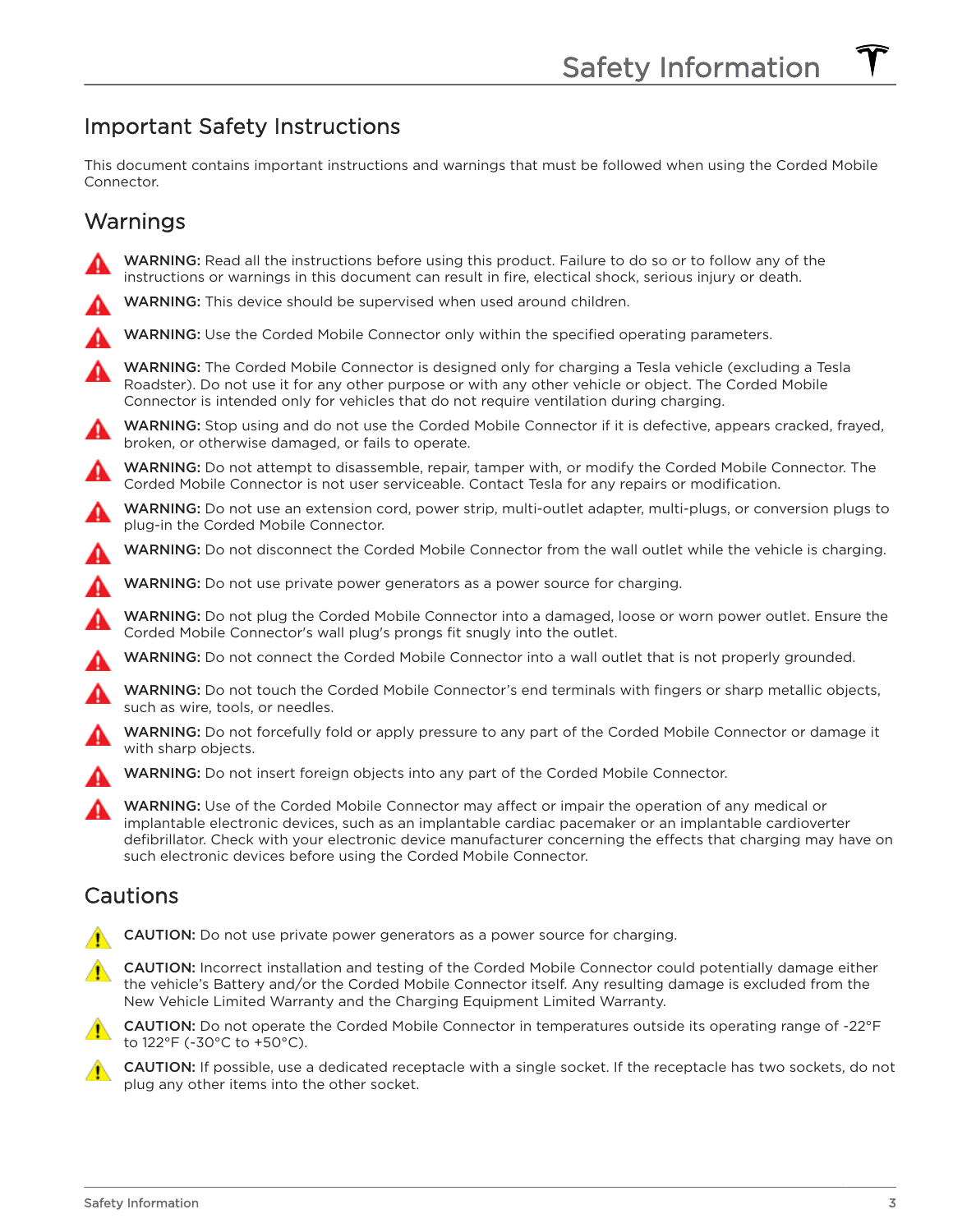#### <span id="page-5-0"></span>**Notes**

NOTE: Ensure that the Corded Mobile Connector's charging cable is positioned so it will not be stepped on, driven over, tripped on, or subjected to damage or stress.

NOTE: Do not use cleaning solvents to clean any of the Corded Mobile Connector's components. The outside of the Corded Mobile Connector, the charging cable, and the connector end of the charging cable should be periodically wiped with a clean, dry cloth to remove accumulation of dirt and dust.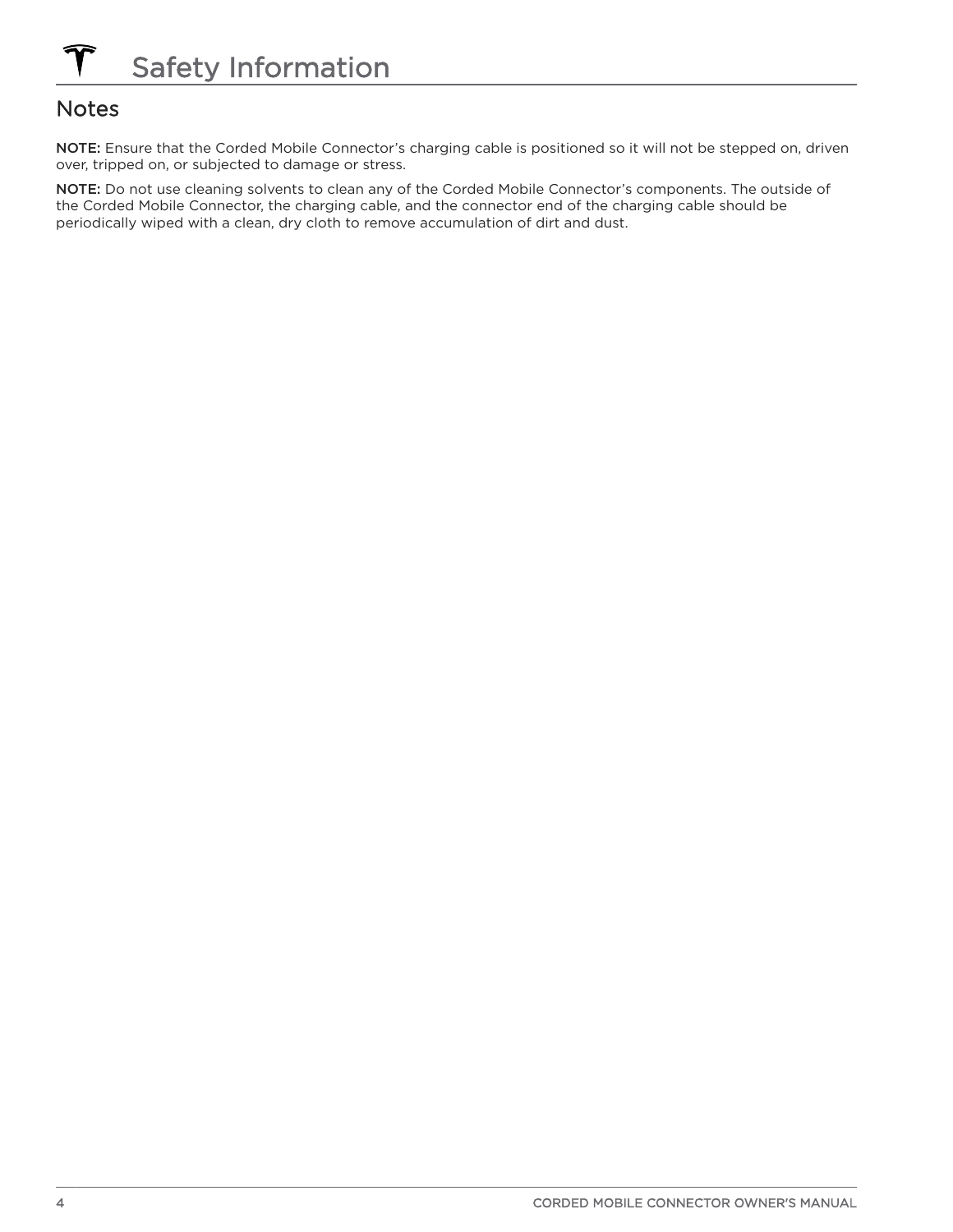#### <span id="page-6-0"></span>Mobile Connector Component Overview



- 1. Wall plug
- 2. Status lights
- 3. Corded Mobile Connector controller
- 4. Handle
- 5. Button on handle
- 6. Cable

#### Specifications

The Corded Mobile Connector is 20 feet (6 meters) long. Use an existing outlet or install a new outlet within approximately 13 feet (4 meters) of the vehicle's charge port and at least 18 inches (45 cm) above the ground. The charge port is located on the left side of the vehicle, behind a door that is near the rear tail light assembly.



WARNING: Do not use an extension cord, a multi-outlet adapter, a multi-plug, a conversion plug, or a power strip to plug in the Corded Mobile Connector.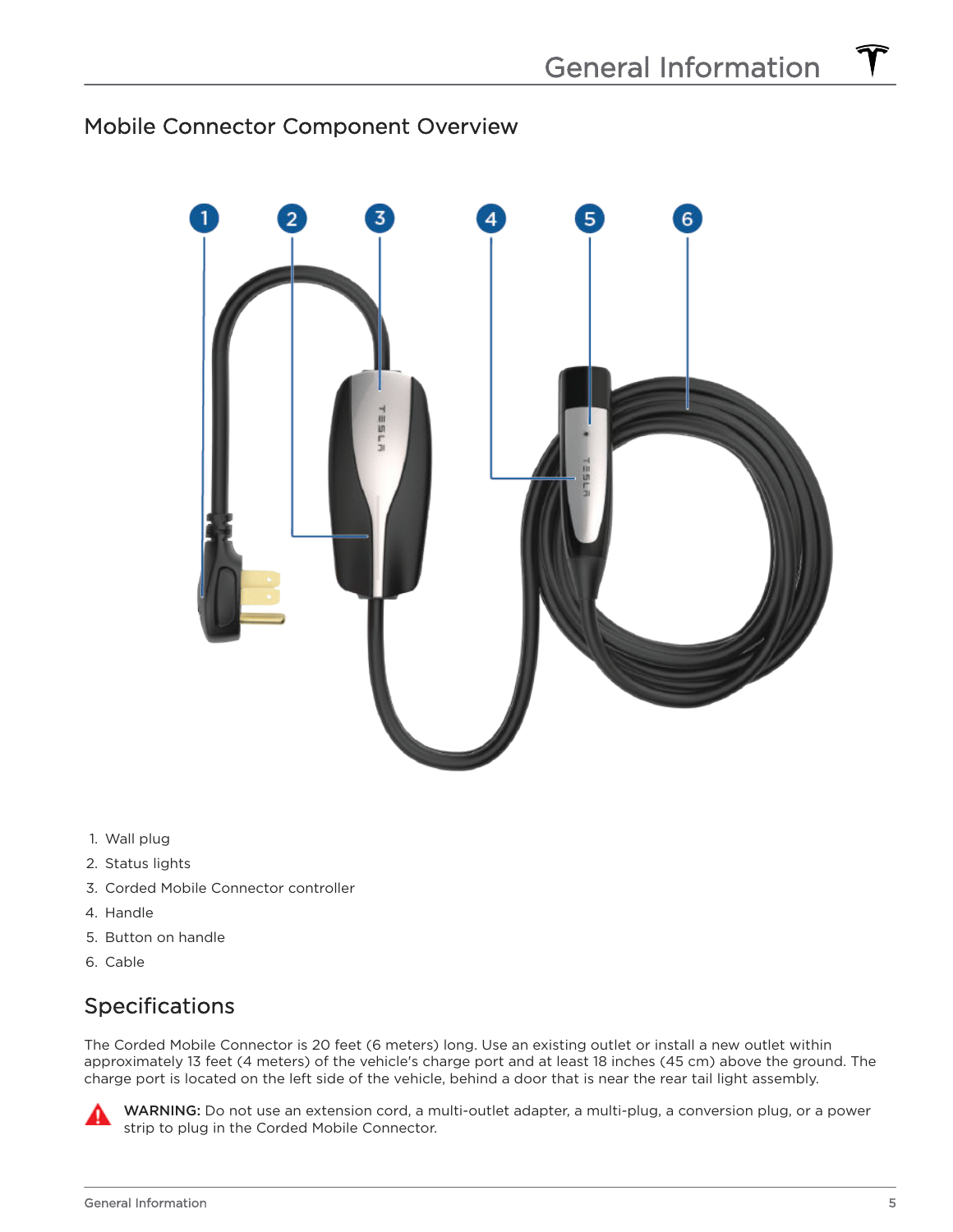#### Specifications Reference

| Description                                   | <b>Specifications</b>                                                           |
|-----------------------------------------------|---------------------------------------------------------------------------------|
| Voltage                                       | 100-240 volt AC single-phase                                                    |
| Maximum Current Output                        | 40A                                                                             |
| Cable Length                                  | 20 ft (6 m)                                                                     |
| Corded Mobile Connector Controller Dimensions | Height: 7.1 in (179.8 mm)<br>Width: 3.2 in (81.7 mm)<br>Depth: 1.9 in (47.3 mm) |
| Weight                                        | 5.2 lbs (2.4 kg)                                                                |
| Operating Temperature                         | -22°F to +122°F (-30°C to +50°C)                                                |
| Enclosure Type                                | 4X                                                                              |
| Ventilation                                   | Not Required                                                                    |

# Charging Time

Charging times vary based on the voltage and current available from the power outlet, subject to various conditions. Charge time also depends on ambient temperature and the vehicle's Battery temperature. If the Battery is not within the optimal temperature range for charging, the vehicle heats or cools the Battery before or during charging.

To estimate the total time it takes to recharge the Battery in hours (from near zero percent to near one hundred percent), divide the battery size (kWh) by power (kW). Different adapters provide different current and power outputs.

While you are charging your vehicle, you can also touch the Charging icon to review the charging status information; it displays the time remaining until fully charged at the currently selected charge level.

For more information on how long it takes to charge your Tesla vehicle, go to [www.tesla.com/support](http://www.teslamotors.com/support).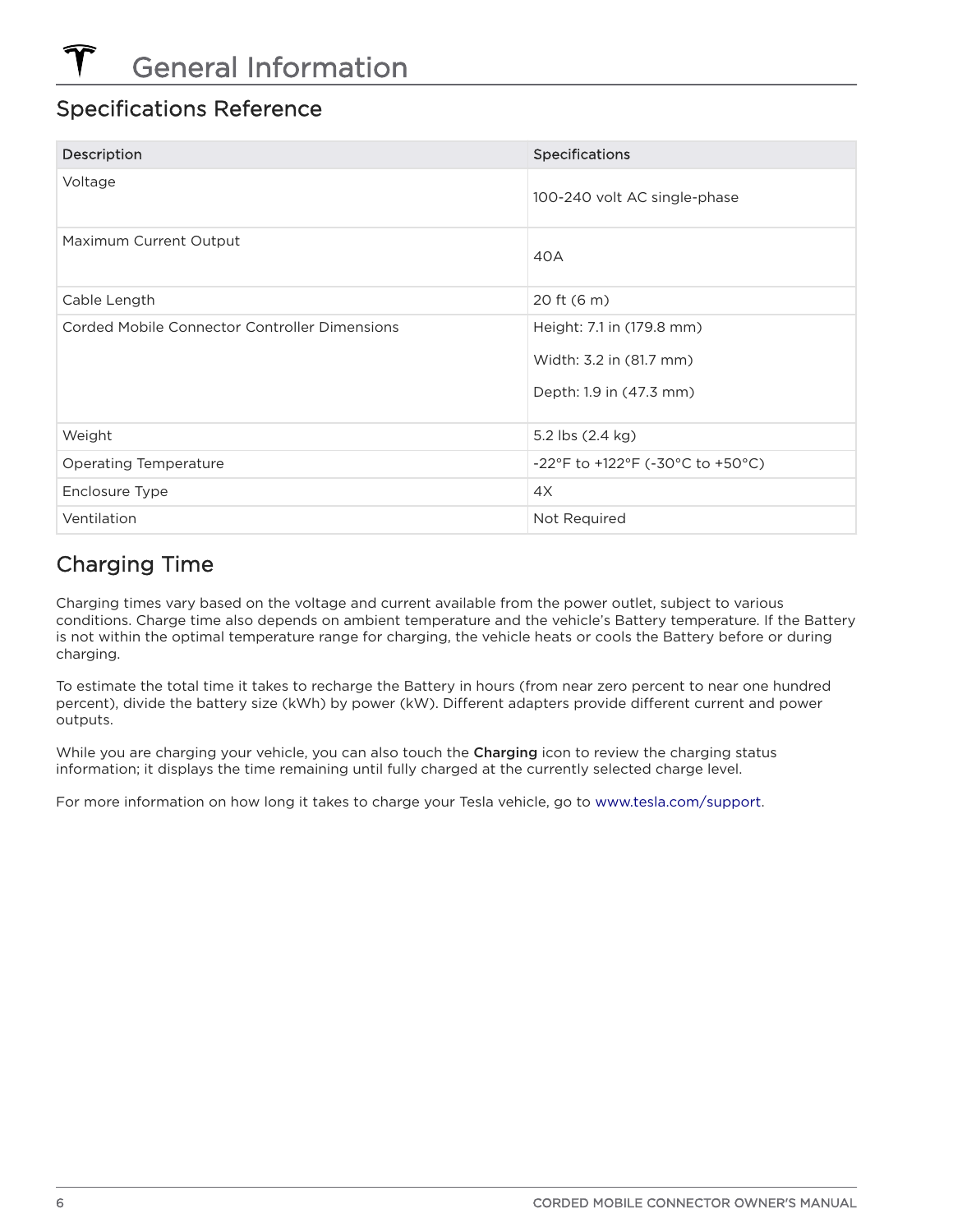#### <span id="page-8-0"></span>Plugging In

- 1. Plug the Corded Mobile Connector into the power outlet. The adapter should be inserted completely into the power outlet.
- 2. With your vehicle unlocked, press the button on the top of the Corded Mobile Connector handle. The charge port door opens.



NOTE: Your vehicle is unlocked when the key is nearby and automatic unlocking is enabled. You can also open the charge port door using any of these methods:

- If equipped with a motorized charge port door, press the charge port door when the vehicle is unlocked or a recognized key is nearby.
- Hold down the rear trunk button on the key fob for 1-2 seconds.
- Use the touchscreen to open the Charging menu, and then touch Open Charge Port.
- Use the Tesla mobile app.
- 3. Plug the Corded Mobile Connector handle into your vehicle's charge port.
- 4. When you plug the Corded Mobile Connector into your vehicle, the charge port indicator light pulses green during charging, and the vehicle displays charging information. The display turns off after you close all doors, and the charge port indicator light stops pulsing shortly after you lock the vehicle.

#### Unplugging

When charging is complete, the light stops pulsing and turns solid green.

1. With the vehicle unlocked, press and hold the button on the Corded Mobile Connector handle, wait for the charge port indicator light to turn white, and then pull the Corded Mobile Connector out of the charge port.

NOTE: To prevent unauthorized unplugging, the vehicle must be unlocked or able to recognize a key nearby before you can disconnect the Corded Mobile Connector handle.

NOTE: When the latch in the charge port retracts, the Corded Mobile Connector stops supplying power and you can safely unplug it from the vehicle.

2. The charge port door automatically closes after you remove the charge cable.

NOTE: If your vehicle is not equipped with a motorized charge port door, you may need to push the charge port door closed.

Tesla recommends leaving the Corded Mobile Connector plugged into the wall outlet to reduce wear and tear from day-to-day use. If you do not plan to use the Corded Mobile Connector for a while (such as when you leave for vacation), unplug it, and store it in an appropriate location.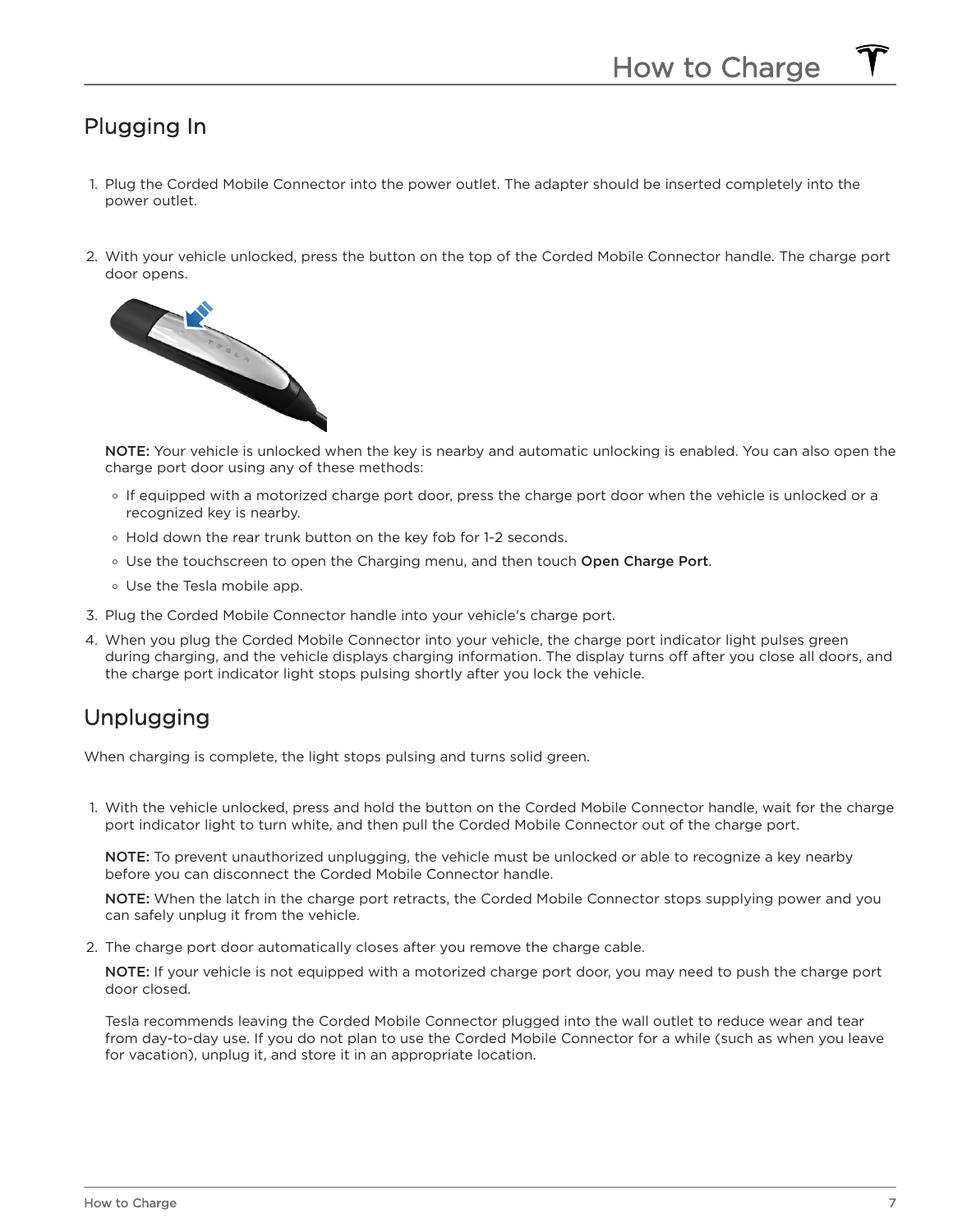# For More Information

For more detailed information on how to charge your vehicle (adjust charge settings, view charging status, etc.), refer to the charging section in your vehicle's Owner's Manual.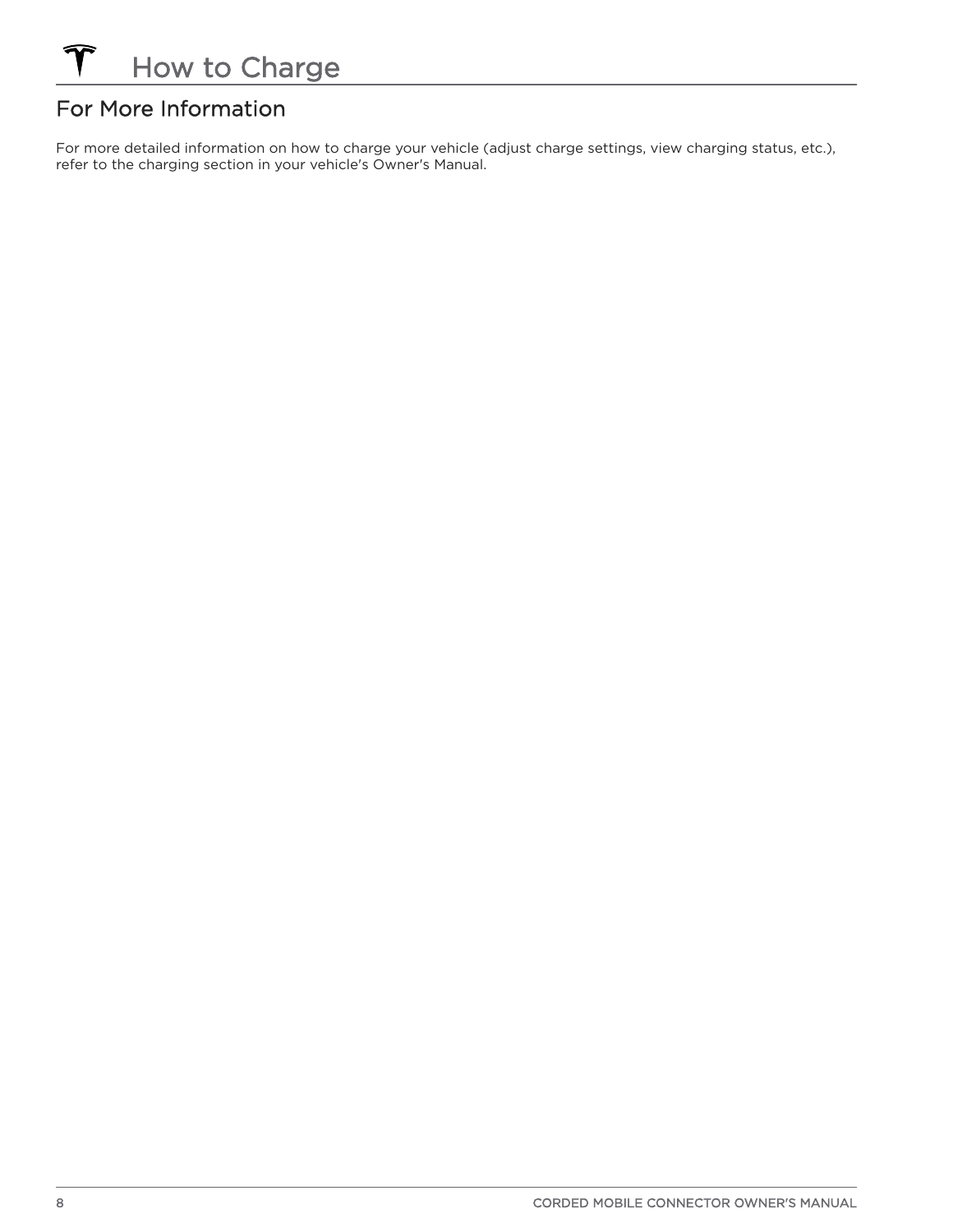#### <span id="page-10-0"></span>Status Lights and Reset Button

Under normal conditions when charging is in progress, the Corded Mobile Connector's green lights flow continuously and the red light is off. Identify problems by paying close attention to these lights when plugging in.

In some cases, you might need to press the RESET button located on the back.



#### Light Codes

Use the following table to troubleshoot light codes:

|                     |     | Green Lights Red Light What it Means                                                    | What to Do |
|---------------------|-----|-----------------------------------------------------------------------------------------|------------|
| Top light on        | Off | Power on. The Corded Mobile<br>Connector is powered and in<br>standby but not charging. | Nothing.   |
| Streaming<br>lights | Off | Charging. The Corded Mobile<br>Connector is charging.                                   | Nothing.   |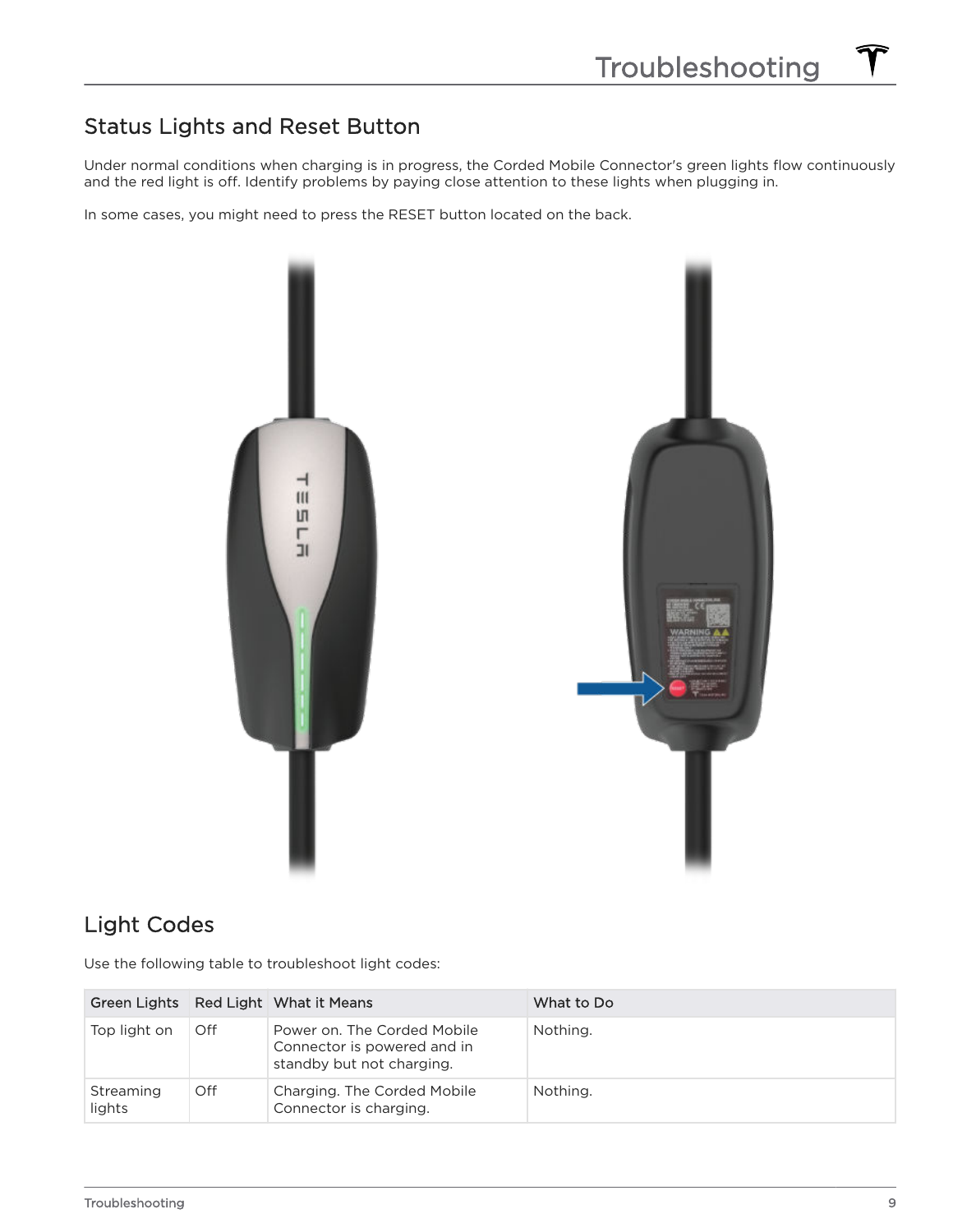#### $\hat{\bm{\tau}}$ Troubleshooting

|     |            | Green Lights Red Light What it Means                                               | What to Do                                                                                                                                                                                                                                                                                 |
|-----|------------|------------------------------------------------------------------------------------|--------------------------------------------------------------------------------------------------------------------------------------------------------------------------------------------------------------------------------------------------------------------------------------------|
| Off | 1 flash    | Ground: Current is leaking through<br>unsafe path. Second neutral ground<br>error. | Nothing. The unit automatically resets after 15<br>minutes. If the problem persists, ensure no one is<br>touching the vehicle and press the Reset button.                                                                                                                                  |
| Off | 2 flashes  | Ground: Self-test error.                                                           | Press the RESET button. If the problem persists,<br>unplug the Corded Mobile Connector from vehicle<br>and outlet and attempt plugging into a different<br>outlet.                                                                                                                         |
| Off | 3 flashes  | Contactor error.                                                                   | Disconnect the Corded Mobile Connector from the<br>vehicle. If the Corded Mobile Connector clears<br>itself, then there is an issue with the vehicle. If it<br>does not clear itself, replace the Corded Mobile<br>Connector.                                                              |
| Off | 4 flashes  | Over/under voltage protection.                                                     | Consult your electrician for proper voltage on the<br>circuit breaker servicing the Corded Mobile<br>Connector.                                                                                                                                                                            |
| Off | 5 flashes  | Plug thermal error.                                                                | The wall plug temperature is too warm and<br>charging is stopped. The outlet should be<br>inspected by your electrician for properly-<br>connected and properly-sized wiring, as well as<br>any other signs of wear or damage. In the<br>meantime, connect to another outlet, if possible. |
| Off | 6 flashes  | Thermal error: The Corded Mobile<br>Connector is getting hot internally.           | Move the vehicle to a cooler location and plug into<br>the Corded Mobile Connector.                                                                                                                                                                                                        |
| Off | 7 flashes  | Pilot A error: The pilot level is<br>incorrect.                                    | The Corded Mobile Connector might have water<br>damage if it was used outdoors.                                                                                                                                                                                                            |
| Off | 8 flashes  | Pilot B error: The pilot level is<br>incorrect.                                    | The Corded Mobile Connector might have water<br>damage if it was used outdoors.                                                                                                                                                                                                            |
| Off | 9 flashes  | Pilot C error: The pilot level is<br>incorrect.                                    | The Corded Mobile Connector might have water<br>damage if it was used outdoors.                                                                                                                                                                                                            |
| Off | 10 flashes | Pilot F error: The pilot level is<br>incorrect.                                    | The Corded Mobile Connector might have water<br>damage if it was used outdoors.                                                                                                                                                                                                            |
| Off | 11 flashes | 12V rail problem: The 12v rail is<br>incorrect.                                    | Replace the Corded Mobile Connector.                                                                                                                                                                                                                                                       |
| Off | 12 flashes | Short detected on the plug thermal<br>sensor.                                      | Replace the Corded Mobile Connector.                                                                                                                                                                                                                                                       |
| Off | 13 flashes | Open error detected on the plug<br>temperature sensor.                             | Replace the Corded Mobile Connector.                                                                                                                                                                                                                                                       |
| Off | 14 flashes | Firmware mismatch: The program<br>on the Corded Mobile Connector is<br>corrupt.    | Power cycle the Corded Mobile Connector. If the<br>problem persists, replace the Corded Mobile<br>Connector.                                                                                                                                                                               |
| Off | 15 flashes | Vref error: The voltage reference on<br>the Corded Mobile Connector<br>failed.     | Power cycle the Corded Mobile Connector. If the<br>problem persists, replace the Corded Mobile<br>Connector.                                                                                                                                                                               |

#### Questions?

If you have any questions, go to [http://tesla.com/support.](http://tesla.com/support)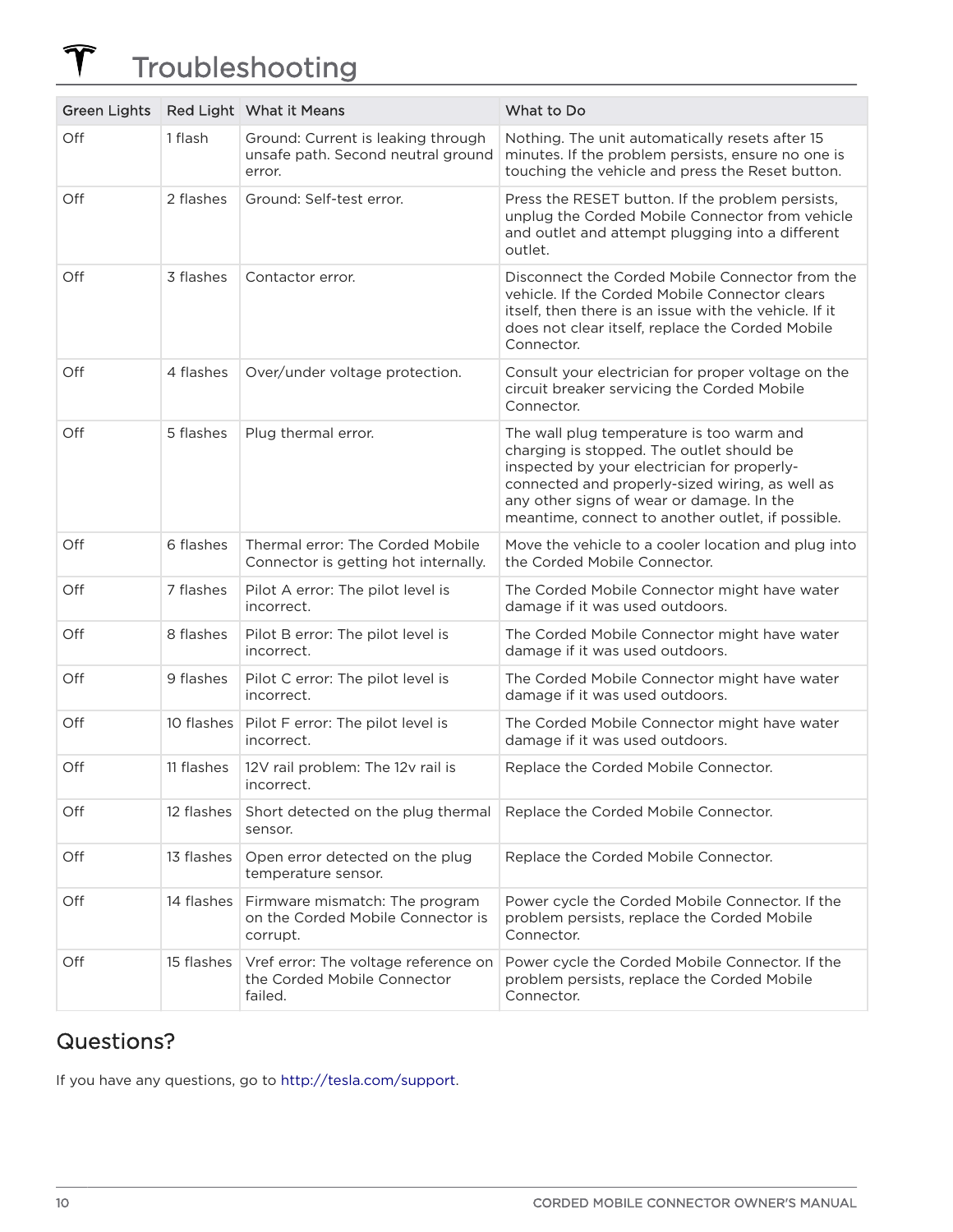# <span id="page-12-0"></span>C

cautions: [3](#page-4-0) communications regulations: [2](#page-3-0) copyrights: [2](#page-3-0)

# D

documentation errors, sending feedback: [2](#page-3-0)

# I

installation: [2](#page-3-0) information, about: [2](#page-3-0)

#### N

notes: [4](#page-5-0)

### S

safety instructions: [3](#page-4-0), [4](#page-5-0)

# T

trademarks: [2](#page-3-0)

#### W

warnings: [3](#page-4-0)